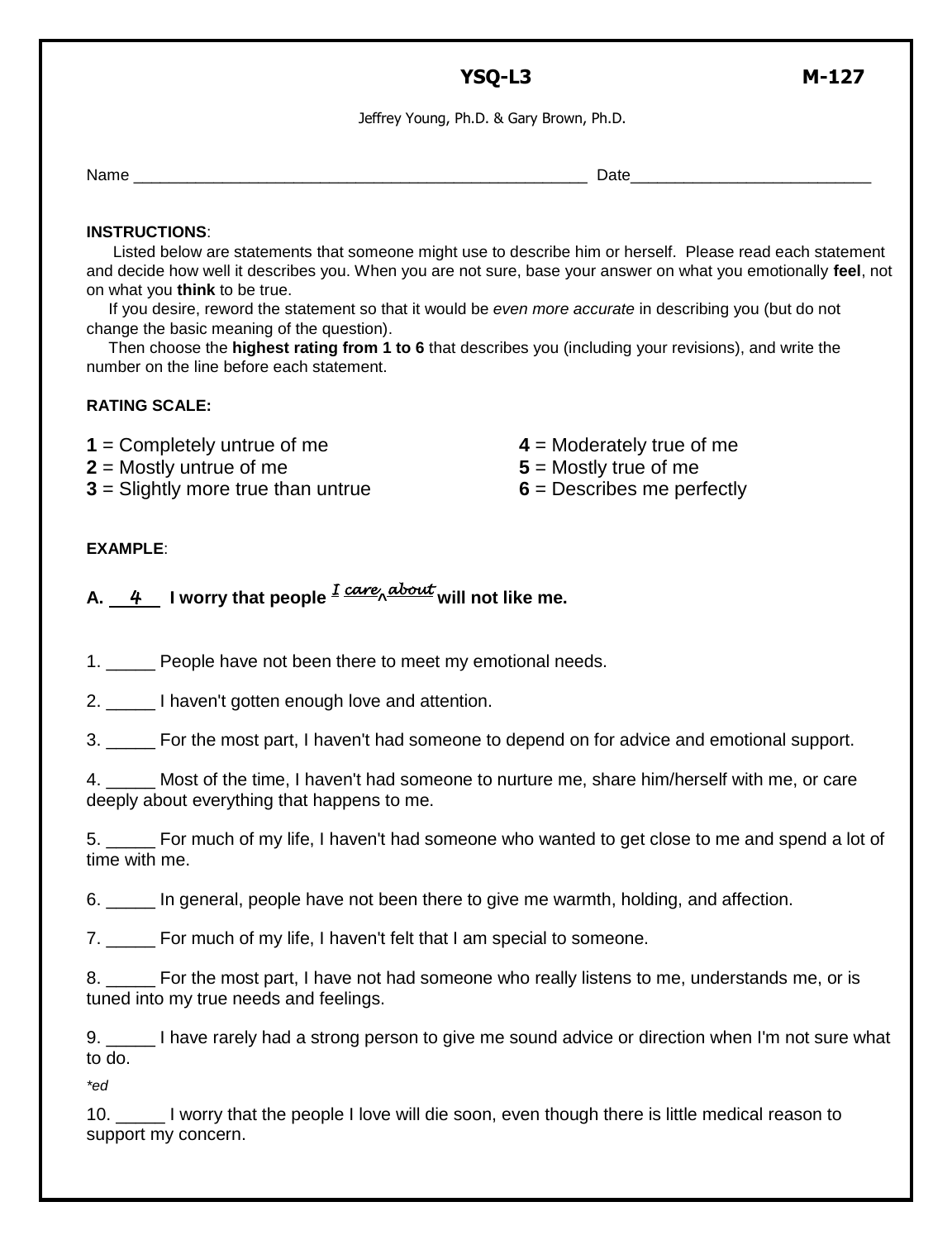11. \_\_\_\_\_ I find myself clinging to people I'm close to, because I'm afraid they'll leave me. M-128

12. \_\_\_\_\_ I worry that people I feel close to will leave me or abandon me.

13. \_\_\_\_\_ I feel that I lack a stable base of emotional support.

14. \_\_\_\_\_ I don't feel that important relationships will last; I expect them to end.

15. \_\_\_\_\_ I feel addicted to partners who can't be there for me in a committed way.

16. **In the end, I will be alone.** 

17. \_\_\_\_ When I feel someone I care for pulling away from me, I get desperate.

18. \_\_\_\_\_\_ Sometimes I am so worried about people leaving me that I drive them away.

19. \_\_\_\_\_ I become upset when someone leaves me alone, even for a short period of time.

20. \_\_\_\_\_ I can't count on people who support me to be there on a regular basis.

21. \_\_\_\_\_ I can't let myself get really close to other people, because I can't be sure they'll always be there.

22. \_\_\_\_\_ It seems that the important people in my life are always coming and going.

23. \_\_\_\_\_ I worry a lot that the people I love will find someone else they prefer and leave me.

24. The people close to me have been very unpredictable: one moment they're available and nice to me; the next, they're angry, upset, self-absorbed, fighting, etc.

25. I need other people so much that I worry about losing them.

26. \_\_\_\_\_ I can't be myself or express what I really feel, or people will leave me.

*\*ab*

27. **I** feel that people will take advantage of me.

28. I often feel that I have to protect myself from other people.

29. \_\_\_\_\_ I feel that I cannot let my guard down in the presence of other people, or else they will intentionally hurt me.

30. \_\_\_\_\_ If someone acts nicely towards me, I assume that he/she must be after something.

31. \_\_\_\_\_ It is only a matter of time before someone betrays me.

32. \_\_\_\_\_ Most people only think about themselves.

33. \_\_\_\_\_ I have a great deal of difficulty trusting people.

34. \_\_\_\_\_ I am quite suspicious of other people's motives.

35. \_\_\_\_\_ Other people are rarely honest; they are usually not what they appear.

36. \_\_\_\_\_ I'm usually on the lookout for people's ulterior motives.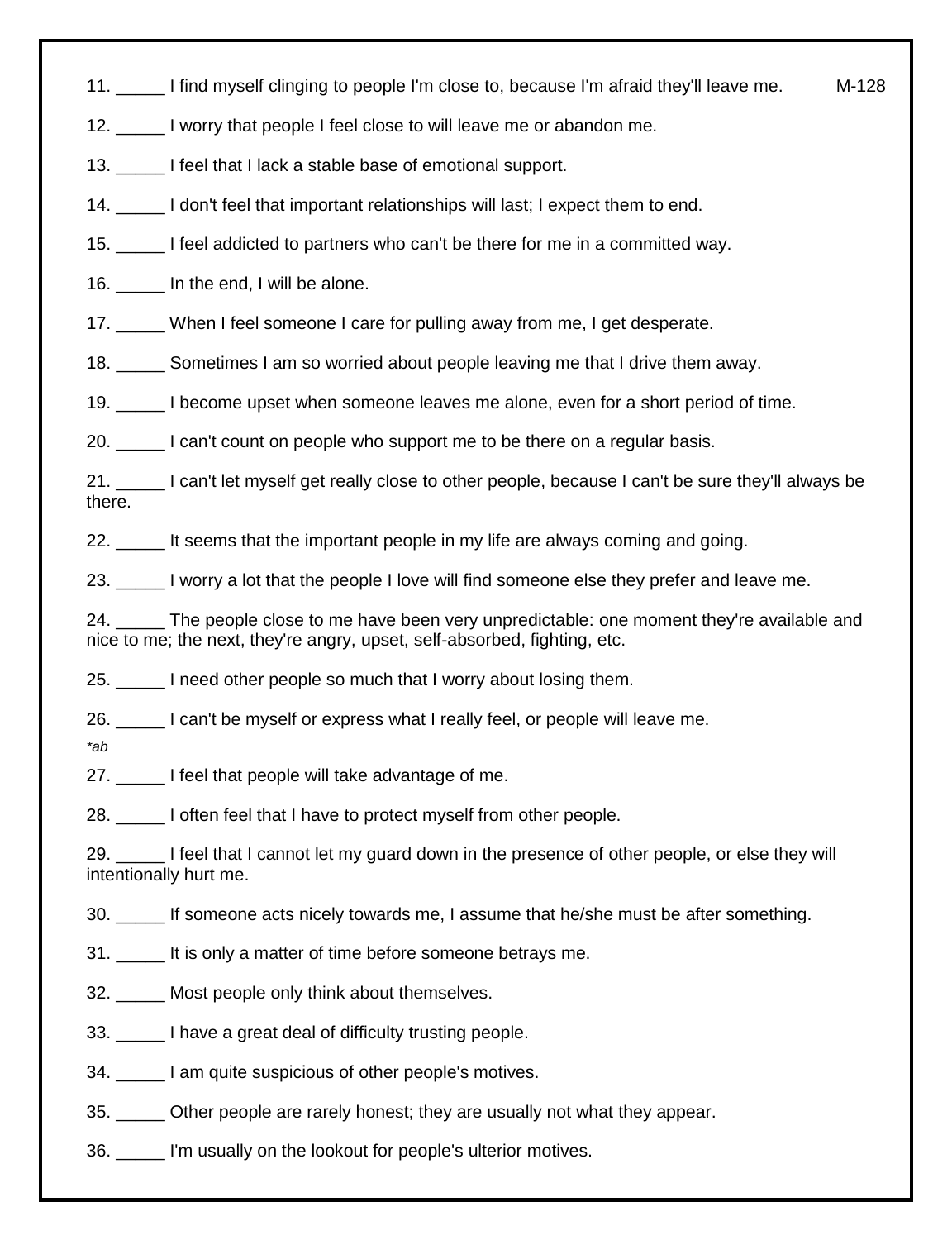37. If I think someone is out to hurt me, I try to hurt him or her first. The M-129

38. \_\_\_\_\_ People usually have to prove themselves to me before I can trust them.

39. \_\_\_\_\_ I set up "tests" for other people, to see if they are telling me the truth and are wellintentioned.

40. **I** subscribe to the belief: "Control or be controlled."

41. I get angry when I think about the ways I have been mistreated by other people during my life.

42. \_\_\_\_\_ During my life, those close to me have taken advantage of me or used me for their own purposes.

43. \_\_\_\_\_ I have been physically, emotionally, or sexually abused by important people in my life.

*\*ma*

44. \_\_\_\_\_ I don't fit in.

45. I'm fundamentally different from other people.

46. **I don't belong; I'm a loner.** 

47. **I** feel alienated from other people.

48. **I** feel isolated and alone.

49. \_\_\_\_\_\_ I always feel on the outside of groups.

50. \_\_\_\_\_ No one really understands me.

51. \_\_\_\_\_ My family was always different from the families around us.

- 52. \_\_\_\_\_ I sometimes feel as if I'm an alien.
- 53. If I disappeared tomorrow, no one would notice.

*\*si*

54. No man/woman I desire could love me once he/she saw my defects.

55. \_\_\_\_\_ No one I desire would want to stay close to me if he/she knew the real me.

56. \_\_\_\_\_ I am inherently flawed and defective.

57. \_\_\_\_\_ No matter how hard I try, I feel that I won't be able to get a significant man/woman to respect me or feel that I am worthwhile.

58. \_\_\_\_\_ I'm unworthy of the love, attention, and respect of others.

59. **I** feel that I'm not lovable.

- 60. \_\_\_\_\_ I am too unacceptable in very basic ways to reveal myself to other people.
- 61. If others found out about my basic defects, I could not face them.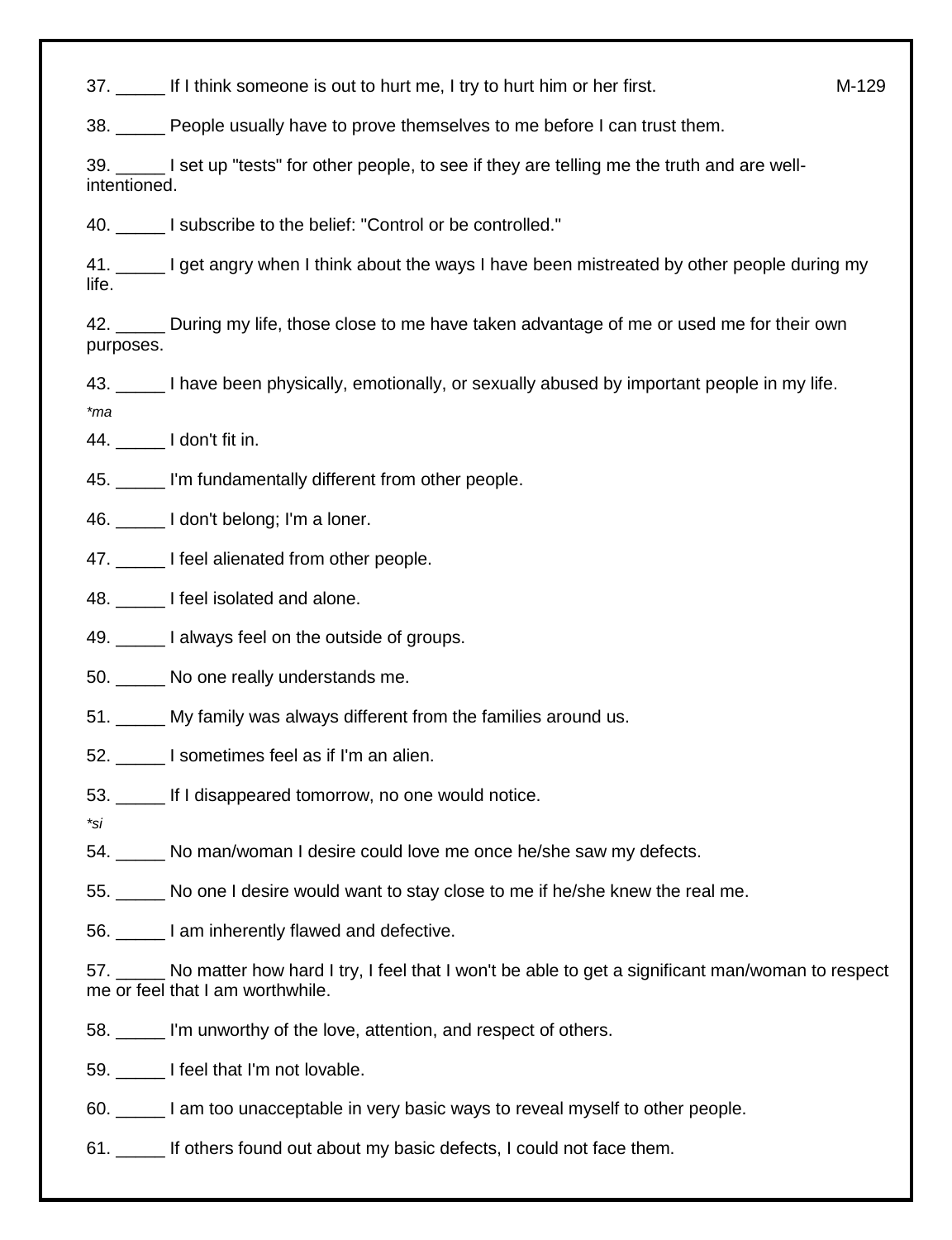62. When people like me, I feel I am fooling them. The method of the method of M-130

- 63. \_\_\_\_\_ I often find myself drawn to people who are very critical of me or reject me.
- 64. \_\_\_\_\_ I have inner secrets that I don't want people close to me to find out.
- 65. \_\_\_\_\_ It is my fault that my parent(s) could not love me enough.
- 66. \_\_\_\_\_ I don't let people know the real me.
- 67. One of my greatest fears is that my defects will be exposed.
- 68. **I cannot understand how anyone could love me.**
- *\*ds*

69. \_\_\_\_\_ Almost nothing I do at work (or school) is as good as other people can do.

70. \_\_\_\_\_ I'm incompetent when it comes to achievement.

71. \_\_\_\_\_ Most other people are more capable than I am in areas of work (or school) and achievement.

- 72. \_\_\_\_\_ I'm a failure.
- 73. \_\_\_\_\_ I'm not as talented as most people are at their work (or at school).
- 74. \_\_\_\_\_ I'm not as intelligent as most people when it comes to work (or school).

75. \_\_\_\_\_ I am humiliated by my failures and inadequacies in the work (or school) sphere.

76. \_\_\_\_\_ I often feel embarrassed around other people, because I don't measure up to them in terms of my accomplishments.

77. \_\_\_\_\_ I often compare my accomplishments with others and feel that they are much more successful.

*\*fa*

78. \_\_\_\_\_ I do not feel capable of getting by on my own in everyday life.

79. \_\_\_\_\_ I need other people to help me get by.

80. \_\_\_\_\_\_ I do not feel I can cope well by myself.

81. \_\_\_\_\_ I believe that other people can take of me better than I can take care of myself.

- 82.  $\Box$  I have trouble tackling new tasks outside of work, unless I have someone to guide me.
- 83. \_\_\_\_\_ I think of myself as a dependent person when it comes to everyday functioning.
- 84. \_\_\_\_\_\_ I screw up everything I try, even outside of work (or school).
- 85. \_\_\_\_\_ I'm inept in most areas of life.
- 86. If I trust my own judgment in everyday situations, I'll make the wrong decision.
- 87. **I lack common sense.**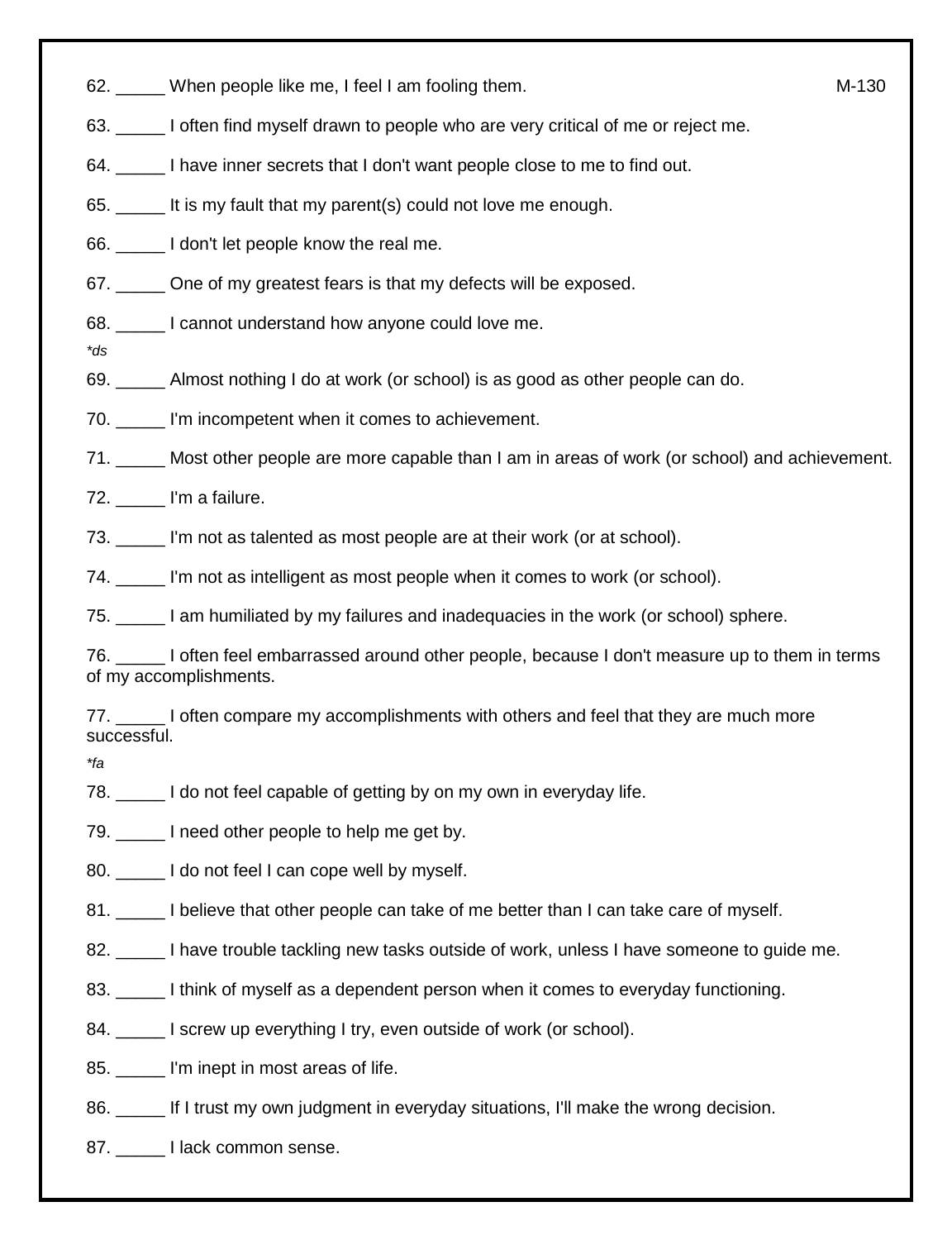88. My judgment cannot be relied on in everyday situations. The manuscript of M-131

- 89. \_\_\_\_\_ I don't feel confident about my ability to solve everyday problems that come up.
- 90. I feel that I need someone I can rely on to give me advice about practical issues.
- 91.  $\Box$  I feel more like a child than an adult when it comes to handling everyday responsibilities.
- 92. I find the responsibilities of everyday life overwhelming.
- *\*di*
- 93. \_\_\_\_\_ I can't seem to escape the feeling that something bad is about to happen.
- 94. \_\_\_\_\_ I feel that a disaster (natural, criminal, financial, or medical) could strike at any moment.
- 95. I worry about becoming a street person or vagrant.

96. \_\_\_\_\_ I worry about being attacked.

97. \_\_\_\_\_ I take great precautions to avoid getting sick or hurt.

98. I worry that I'm developing a serious illness, even though nothing serious has been diagnosed by a physician.

99. lam a fearful person.

100. \_\_\_\_\_ I worry a lot about the bad things happening in the world: crime, pollution, etc.

101. **I** often feel that I might go crazy.

102. \_\_\_\_\_ I often feel that I'm going to have an anxiety attack.

103. \_\_\_\_\_ I often worry that I might have a heart attack or cancer, even though there is little medical reason to be concerned.

104. **I** feel that the world is a dangerous place.

*\*vu*

105.\_\_\_\_\_ I have not been able to separate myself from my parent(s), the way other people my age seem to.

106. \_\_\_\_\_ My parent(s) and I tend to be overinvolved in each other's lives and problems.

107. \_\_\_\_\_ It is very difficult for my parent(s) and me to keep intimate details from each other, without feeling betrayed or guilty.

108. \_\_\_\_\_ My parent(s) and I have to speak to each other almost every day, or else one of us feels guilty, hurt, disappointed, or alone.

109. \_\_\_\_\_ I often feel that I do not have a separate identity from my parents or partner.

110. \_\_\_\_\_ I often feel as if my parent(s) are living through me -- I don't have a life of my own.

111. \_\_\_\_\_ It is very difficult for me to maintain any distance from the people I am intimate with; I have trouble keeping any separate sense of myself.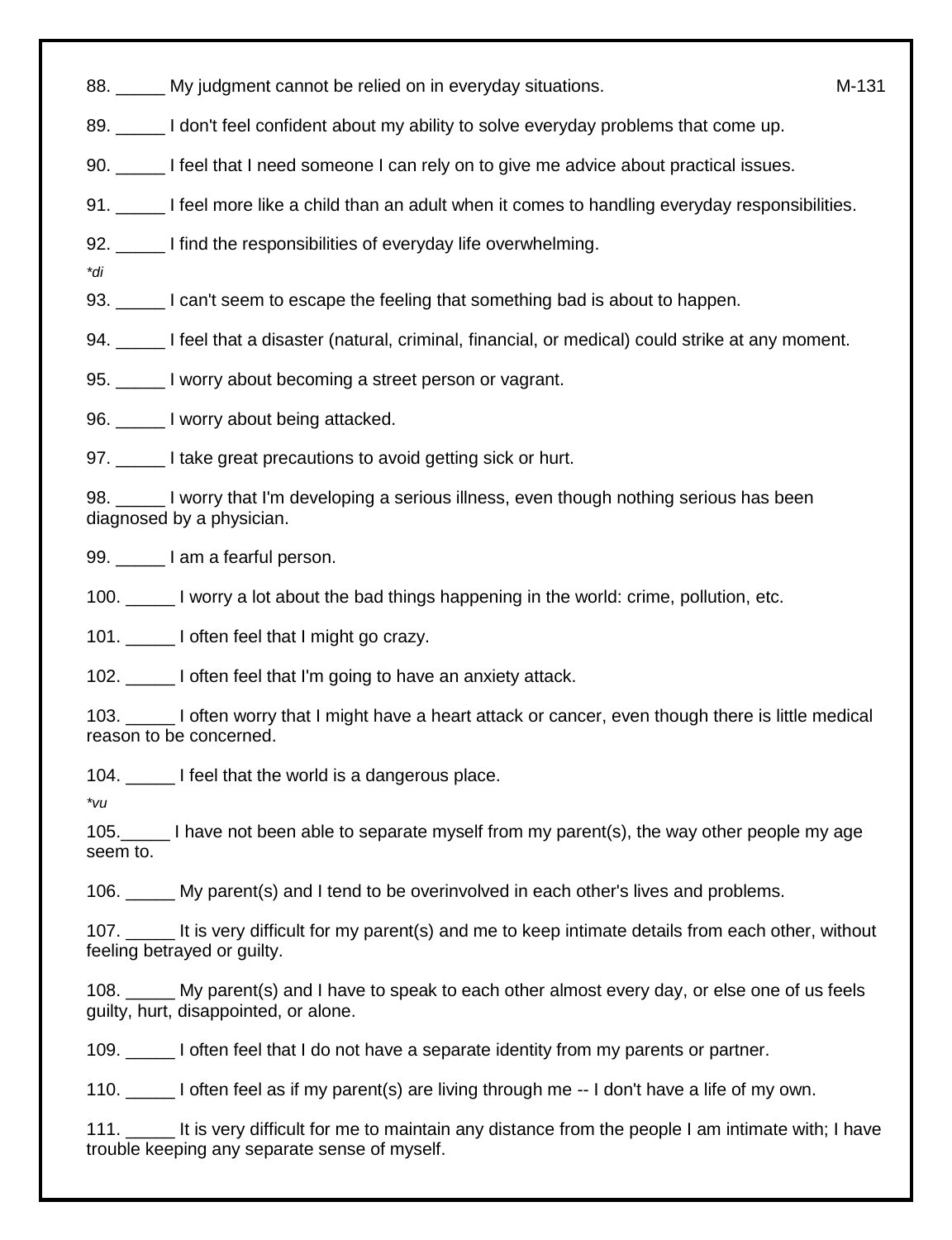M-132

112. \_\_\_\_\_ I am so involved with my partner or parent(s) that I do not really know who I am or what I want.

113. \_\_\_\_\_ I have trouble separating my point of view or opinion from that of my parent(s) or partner.

114. \_\_\_\_\_ I often feel that I have no privacy when it comes to my parent(s) or partner.

115. \_\_\_\_\_ I feel that my parent(s) are, or would be, very hurt about my living on my own, away from them.

*\*eu*

116. \_\_\_\_\_ I let other people have their way, because I fear the consequences.

117. \_\_\_\_\_ I believe that if I do what I want, I'm only asking for trouble.

118. \_\_\_\_\_ I feel that I have no choice but to give in to other people's wishes, or else they will retaliate or reject me in some way.

119. In relationships, I let the other person have the upper hand.

120. \_\_\_\_\_ I've always let others make choices for me, so I really don't know what I want for myself.

121. I feel the major decisions in my life were not really my own.

122. \_\_\_\_\_ I worry a lot about pleasing other people, so they won't reject me.

123. \_\_\_\_\_ I have a lot of trouble demanding that my rights be respected and that my feelings be taken into account.

124. \_\_\_\_\_ I get back at people in little ways instead of showing my anger directly.

125. \_\_\_\_\_ I will go to much greater lengths than most people to avoid confrontations.

*\*sb*

126. \_\_\_\_\_ I put others' needs before my own, or else I feel guilty.

127. I feel quilty when I let other people down or disappoint them.

128. I give more to other people than I get back in return.

129. \_\_\_\_\_ I'm the one who usually ends up taking care of the people I'm close to.

130. \_\_\_\_\_ There is almost nothing I couldn't put up with if I loved someone.

131. I am a good person because I think of others more than of myself.

132. \_\_\_\_\_ At work, I'm usually the one to volunteer to do extra tasks or to put in extra time.

133. \_\_\_\_\_ No matter how busy I am, I can always find time for others.

134. I can get by on very little, because my needs are minimal.

135. I'm only happy when those around me are happy.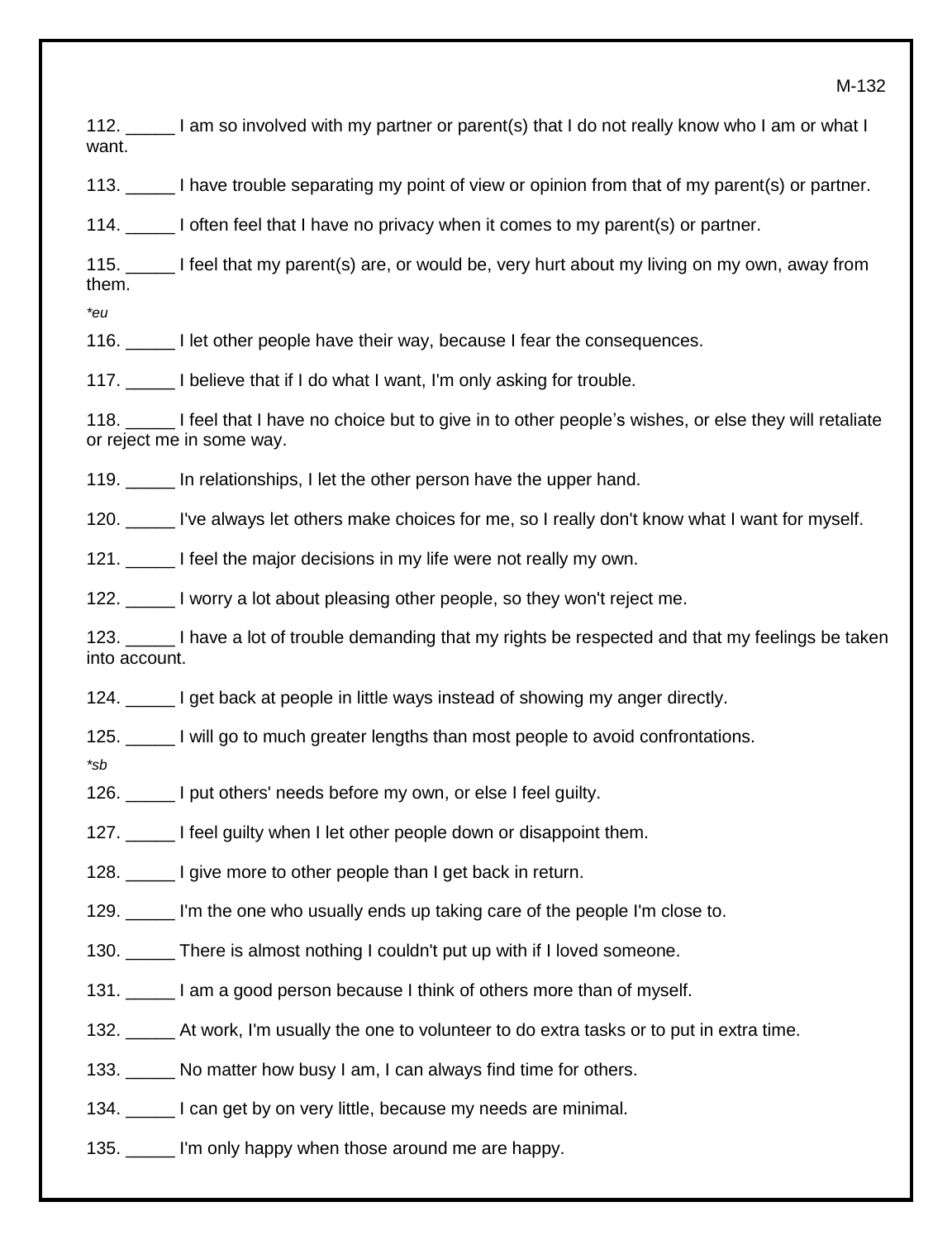136. \_\_\_\_\_ I'm so busy doing for the people that I care about that I have little time for myself. M-133

137. I've always been the one who listens to everyone else's problems.

138. We all more comfortable giving a present than receiving one.

139. \_\_\_\_\_\_ Other people see me as doing too much for others and not enough for myself.

140. No matter how much I give, I feel it is never enough.

141. If I do what *I* want, I feel very uncomfortable.

142. \_\_\_\_\_ It's very difficult for me to ask others to take care of my needs.

- *\*ss*
- 143. I worry about losing control of my actions.

144. \_\_\_\_\_ I worry that I might seriously harm someone physically or emotionally, if my anger gets out of control.

145. \_\_\_\_\_ I feel that I must control my emotions and impulses, or something bad is likely to happen.

146. \_\_\_\_\_ A lot of anger and resentment build up inside of me that I don't express.

147. I am too self-conscious to show positive feelings to others (e.g., affection, showing I care).

- 148. I find it embarrassing to express my feelings to others.
- 149. I find it hard to be warm and spontaneous.

150. \_\_\_\_\_ I control myself so much that people think I am unemotional.

- 151. People see me as uptight emotionally.
- *\*ei*
- 152. \_\_\_\_\_ I must be the best at most of what I do; I can't accept second best.
- 153. I strive to keep almost everything in perfect order.
- 154. I must look my best most of the time.
- 155. \_\_\_\_\_ I try to do my best; I can't settle for "good enough."
- 156. \_\_\_\_\_ I have so much to accomplish that there is almost no time to really relax.
- 157. \_\_\_\_\_ Almost nothing I do is quite good enough; I can always do better.
- 158. \_\_\_\_\_ I must meet all my responsibilities.
- 159. \_\_\_\_\_ I feel there is constant pressure for me to achieve and get things done.
- 160. \_\_\_\_\_ My relationships suffer because I push myself so hard.
- 161. \_\_\_\_\_ My health is suffering because I put myself under so much pressure to do well.
- 162. \_\_\_\_\_ I often sacrifice pleasure and happiness to meet my own standards.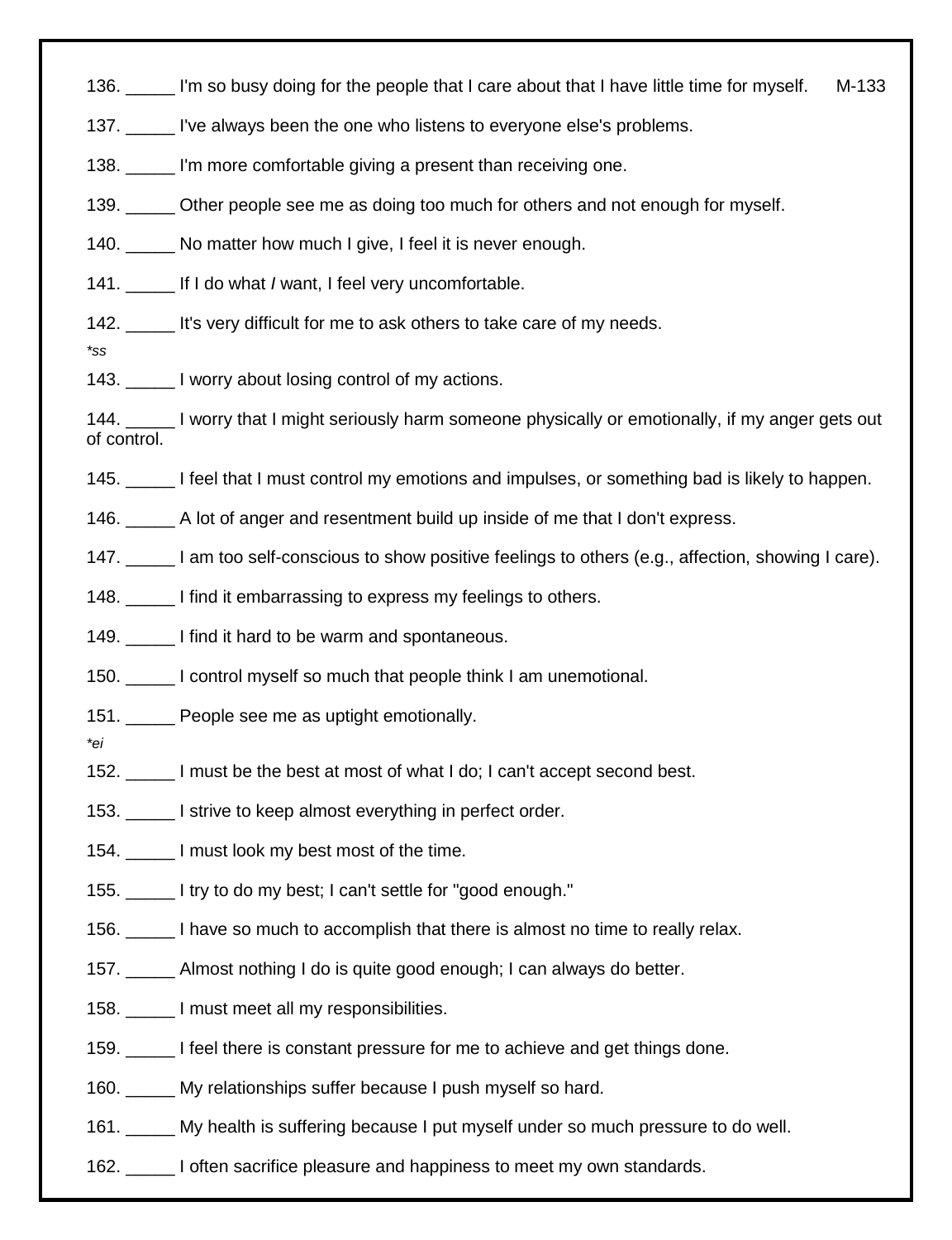163. \_\_\_\_\_ When I make a mistake, I deserve strong criticism. M-134

164. \_\_\_\_\_ I can't let myself off the hook easily or make excuses for my mistakes.

165. \_\_\_\_\_ I'm a very competitive person.

166. \_\_\_\_\_ I put a good deal of emphasis on money or status.

167. \_\_\_\_\_ I always have to be Number One, in terms of my performance.

*\*us*

168. \_\_\_\_\_ I have a lot of trouble accepting "no" for an answer when I want something from other people.

169. \_\_\_\_\_ I often get angry or irritable if I can't get what I want.

170. \_\_\_\_\_ I'm special and shouldn't have to accept many of the restrictions placed on other people.

171. 10. I hate to be constrained or kept from doing what I want.

172. I feel that I shouldn't have to follow the normal rules and conventions other people do.

173. \_\_\_\_\_ I feel that what I have to offer is of greater value than the contributions of others.

174. \_\_\_\_\_\_ I usually put my needs ahead of the needs of others.

175. \_\_\_\_\_ I often find that I am so involved in my own priorities that I don't have time to give to friends or family.

176. **Example 20** People often tell me I am very controlling about the ways things are done.

177. \_\_\_\_\_ I get very irritated when people won't do what I ask of them.

178. \_\_\_\_\_ I can't tolerate other people telling me what to do.

*\*et*

179. I have great difficulty getting myself to stop drinking, smoking, overeating, or other problem behaviors.

180. **I** can't seem to discipline myself to complete routine or boring tasks.

181. **Often I allow myself to carry through on impulses and express emotions that get me into** trouble or hurt other people.

182. \_\_\_\_\_ If I can't reach a goal, I become easily frustrated and give up.

183. \_\_\_\_\_ I have a very difficult time sacrificing immediate gratification to achieve a long-range goal.

184. \_\_\_\_\_ It often happens that, once I start to feel angry, I just can't control it.

185. I tend to overdo things, even though I know they are bad for me.

186. **I get bored very easily.** 

187. When tasks become difficult, I usually cannot persevere and complete them.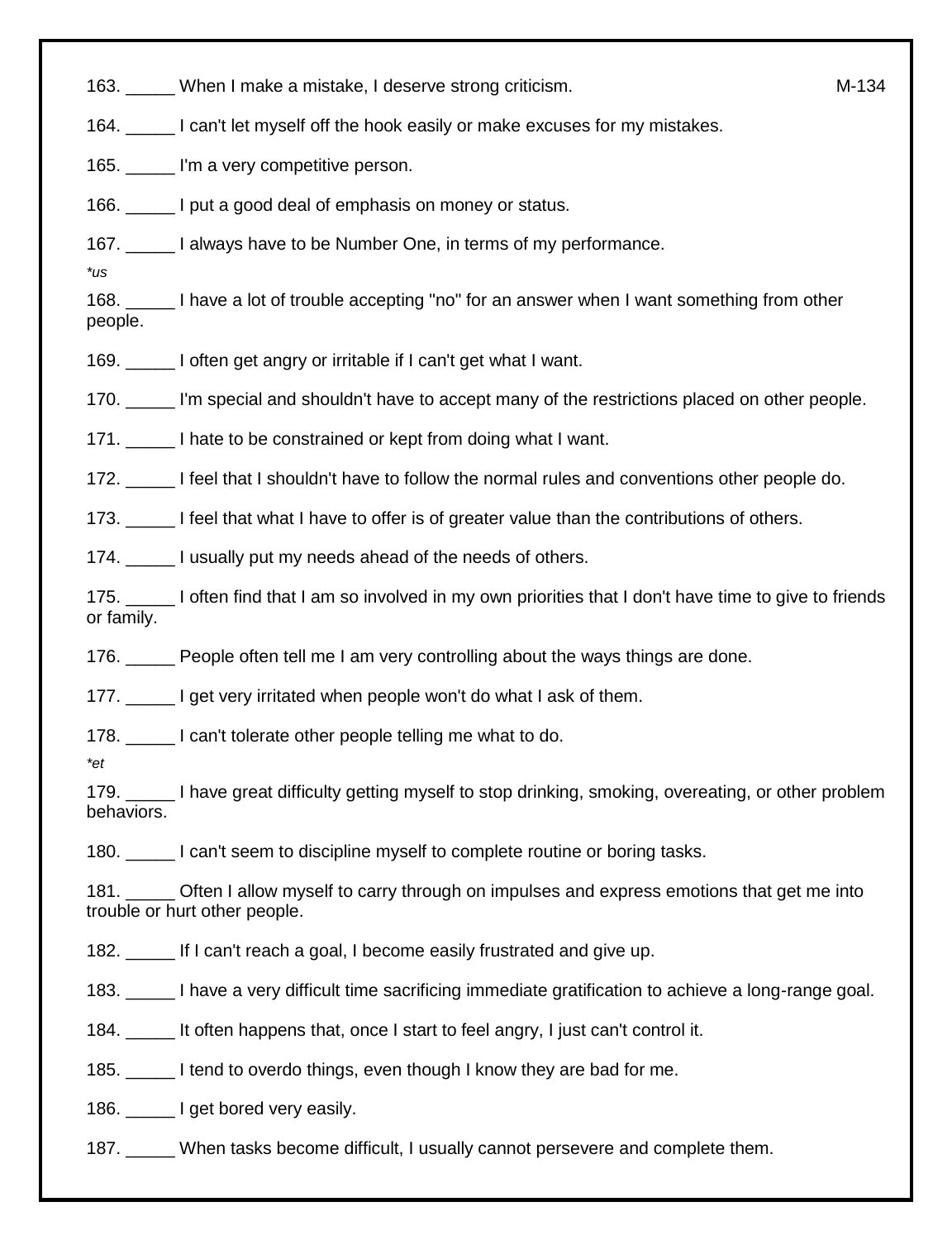188. \_\_\_\_\_ I can't concentrate on anything for too long. M-135

189. \_\_\_\_\_ I can't force myself to do things I don't enjoy, even when I know it's for my own good.

190. \_\_\_\_\_ I lose my temper at the slightest offense.

191. \_\_\_\_\_ I have rarely been able to stick to my resolutions.

192. \_\_\_\_\_ I can almost never hold back from showing people how I really feel, no matter what the cost may be.

193. I often do things impulsively that I later regret.

*\*is*

194. It is important to me to be liked by almost everyone I know.

195. \_\_\_\_\_ I change myself depending on the people I'm with, so they'll like me more.

196. \_\_\_\_\_ I try hard to fit in.

197. \_\_\_\_\_ My self-esteem is based mostly on how other people view me.

198. \_\_\_\_\_ Having money and knowing important people make me feel worthwhile.

199. \_\_\_\_\_ I spend a lot of time on my physical appearance so people will value me.

200. \_\_\_\_\_ Accomplishments are most valuable to me if other people notice them.

201. \_\_\_\_\_ I am so focused on fitting in that sometimes I don't know who I am.

202. \_\_\_\_\_ I find it hard to set my own goals, without taking into account how others will respond to my choices.

203. \_\_\_\_\_ When I look at my life decisions, I see that I made most of them with other people's approval in mind.

204. \_\_\_\_\_ Even if I don't like someone, I still want him or her to like me.

205. \_\_\_\_\_ Unless I get a lot of attention from others, I feel less important.

206. \_\_\_\_\_ If I make remarks at a meeting or am introduced at a gathering, I look forward to recognition and admiration.

207. \_\_\_\_\_ Lots of praise and compliments make me feel like a worthwhile person.

*\*as*

208. \_\_\_\_\_ Even when things seem to be going well, I feel that it is only temporary.

209. If something good happens, I worry that something bad is likely to follow.

210. \_\_\_\_\_ You can't be too careful; something will almost always go wrong.

211. No matter how hard I work, I worry that I could be wiped out financially.

212.  $\Box$  I worry that a wrong decision could lead to disaster.